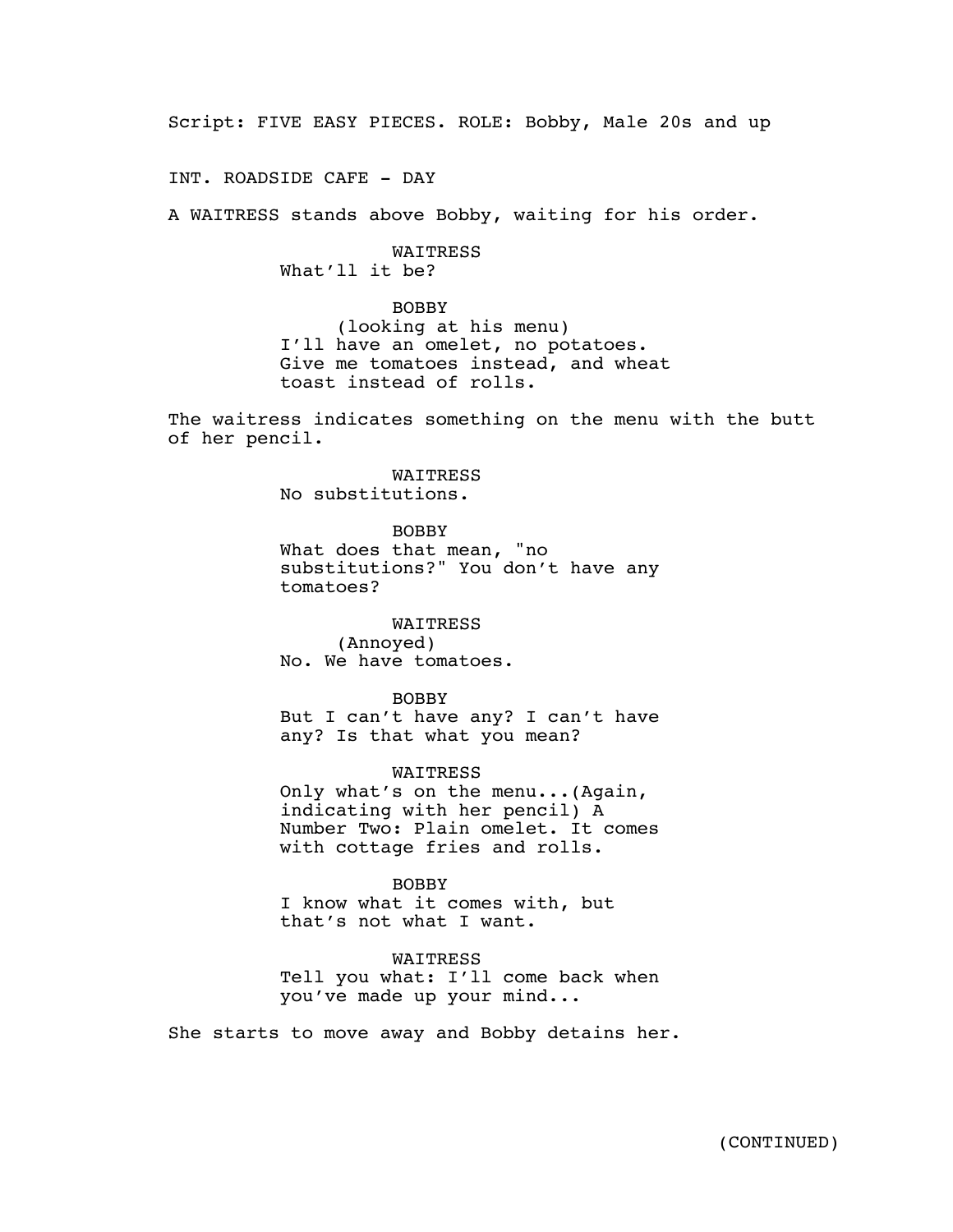#### BOBBY

Wait a minute, I have made up my mind. I want a plain omelet, forget the tomatoes, don't put potatoes on the plate, and give me a side of wheat toast and a cup of coffee.

#### WAITRESS

I'm sorry, sir: we don't have side orders of toast. I can give you an English muffin or a coffee roll.

BOBBY

What do you mean, you don't have side orders of toast? You do make sandwiches, don't you?

WAITRESS Would you like to talk to the manager?

BOBBY

You have bread, don't you, and a toaster of some kind?

WAITRESS Listen, I don't make the rules.

BOBBY

Okay, then I'll make it as easy for you as I can. Give me an omelet, plain, and a chicken salad sandwich on wheat toast -- no butter, no mayonnaise, no lettuce -- and a cup of coffee.

She begins writing down his order, repeating it out loud.

#### WAITRESS

One Number Two, and a chicken salad -- hold the butter, the mayo, the lettuce -- and a cup of coffee... Anything else?

### BOBBY

Now all you have to do is hold the chicken, bring me the toast, charge me for the sandwich, and you haven't broken any rules.

> WAITRESS (challenging him)

> > (MORE)